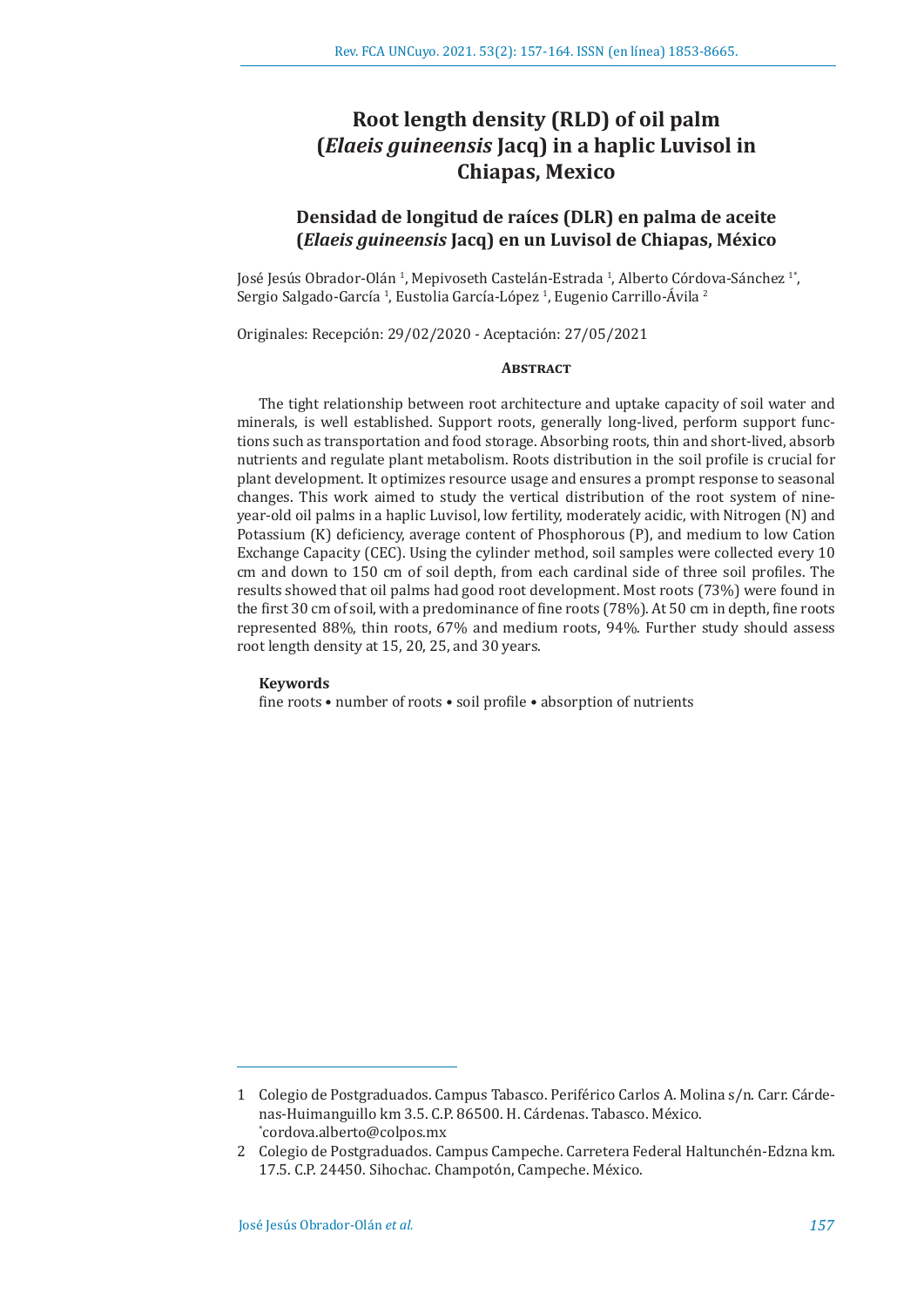## **Resumen**

Existe una relación entre la arquitectura de las raíces (patrones de ramificación y de anclaje) y la captación de recursos hídricos y minerales del suelo: las raíces de soporte, longevas, realizan funciones de apoyo, transporte y almacenamiento de alimentos; las de alimentación, delgadas y de vida corta, aseguran la absorción y el metabolismo de la planta. La distribución de las raíces en el perfil es crucial para el buen desarrollo y la optimización de los recursos disponibles y asegura una pronta respuesta a cambios estacionales. El objetivo fue estudiar la distribución vertical de raíces de palma de aceite de nueve años de edad en un Luvisol háplico de fertilidad baja, pH moderadamente ácido, deficiente de N, con contenido medio de P, muy deficiente de K y CIC baja a media en la profundidad. Mediante el método del cilindro se tomaron muestras de suelo cada 10 cm hasta 150 en cuatro caras de tres perfiles. Los resultados mostraron un buen desarrollo radical de la palma; la mayor cantidad de raíces (73%) se encontró los primeros 30 cm, predominando las raíces finas (78%); en los 50 cm de profundidad se ubicaron: 88% de raíces finas, 67% de delgadas y 94% de medias. Se necesitan más estudios para observar cómo se comporta la densidad de longitud de raíces a los 15, 20, 25 y 30 años de edad de las plantas.

#### **Palabras Clave**

raíces finas • número de raíces • perfil edáfico • absorción de nutrientes

## **INTRODUCTION**

Besides being the main nutrient-fixing organ in plants, roots are responsible for soil water and nutrient uptake. Their absorption capacity is directly related to their developmental stage. Branching and penetration are root prime morphological characteristics supporting plant development in moisture deficient soils. A greater or lesser root development determines water absorption rates, and influences important physiological processes such as photosynthesis, respiration, and cellular elongation, among other metabolic activities (1, 12, 18).

Roots play a vital role in crop yield. The mentioned water and nutrient uptake directly depends on transport efficiency of root cell plasma membranes, root architecture, nutrient transport regulation, and root growth (14, 19). In this sense, Jackson *et al*. (2008) have recognized the close relationship between root architecture (branching and penetration patterns) and soil water and mineral uptake. They also agree with Jenik *et al.* (1964), who classified the root system into a) '*macrorhizae*', including long-lived support roots, which carry out most support, transport, and storage functions; and b) *'brachyrhizae'* or feeder roots, generally thin, short-lived and carrying out absorption and metabolic functions (rhizosynthesis). Holdaway *et al*. (2011) argued that roots are denser when subjected to moisture and nutrient restrictions. In agreement, a slightly higher proportion of fine roots was found in sites with low nutrient content and penetration restrictions. It has also been reported that tree root production generally follows aerial growth patterns, tending to stabilize with canopy closing (7, 38).

In oil palms (*Elaeis guineensis* Jacq.), the highest proportion of absorbing roots is located in the superficial horizons, at depths greater than 45 cm (4). Fine roots are generally found between 0 and 20 cm of soil depth, while thin and medium roots are found between 20 and 45 cm. From that depth downwards, the proportion of roots per unit volume of soil decreases sharply (3, 6, 33). Oil palm root system is characterized by stable and continuous growth. From germination and during the first year, fine roots grow 1 cm day<sup>-1</sup>. When the plant reaches adulthood (>10 years), fine rooting drops to 0.1 cm day<sup>-1</sup>(13). Vertical growth patterns of oil palms show a constant direction, conditioned by gravity, whereas horizontal growth shows either upward or downward direction. This is partly determined by emergence times and environmental conditions such as light, temperature, pH, and oxygen availability, among others (14). Subsoil root growth and development may also be affected by mechanical or chemical properties such as acidity and high water table (17, 31).

Root activity is based on biomass and root length (26, 37), which indirectly reflect plant absorbing capacity (18, 33, 35). Root length density (RLD), *i.e.* root length (cm) and diameter (fine, thin, medium) in a specific area, is associated with soil aeration and water/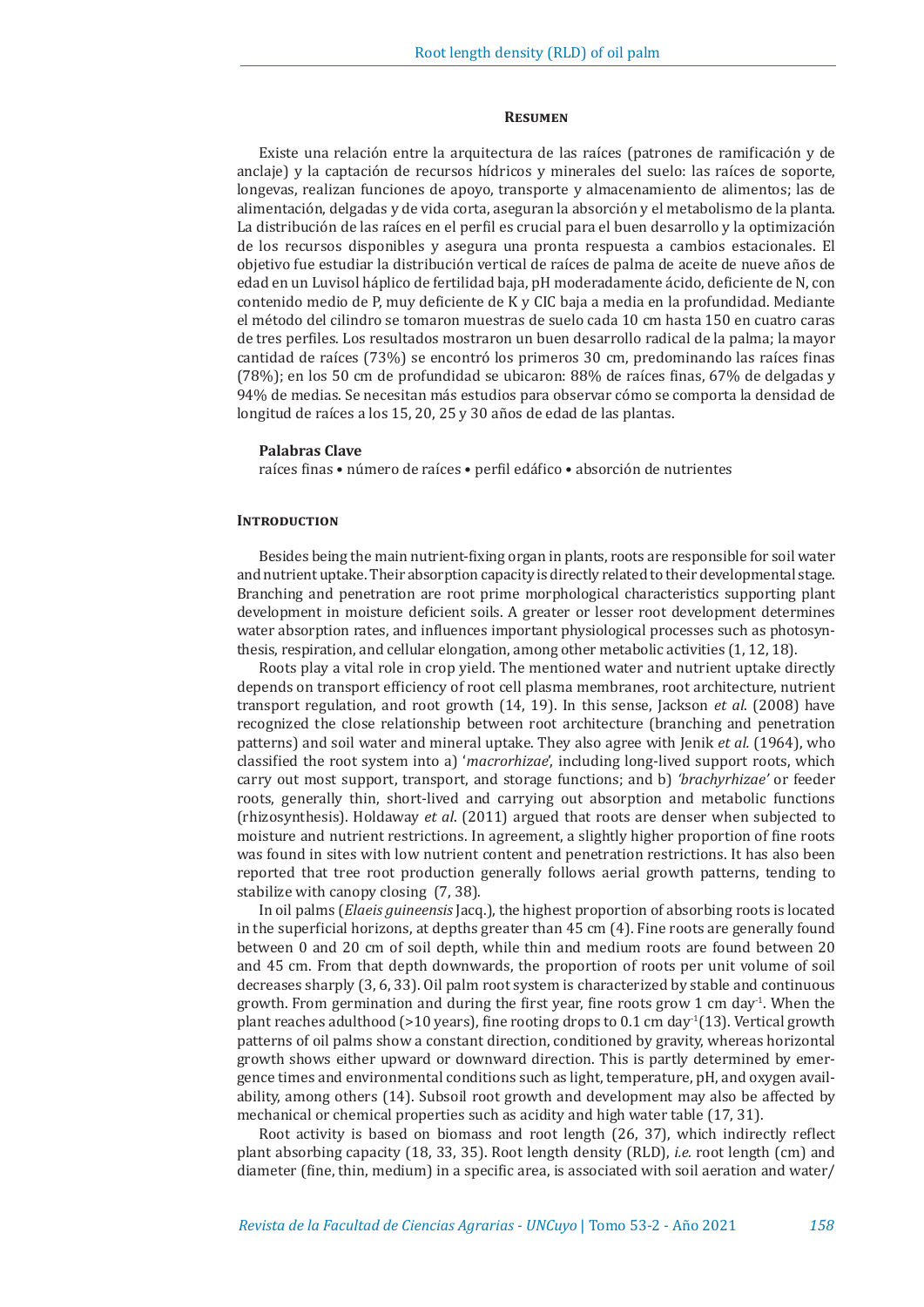nutrient absorption and transport (28). Root vertical distribution allows quick responses to seasonal changes affecting water and nutrient availability.

Unlike the reasonably well studied production rate of aerial biomass, information on root biomass remains rather limited, mainly due to methodological issues (21). Therefore, the present study aimed to describe vertical distribution of different types of oil palm roots and its association with soil bulk density in a haplic Luvisol soil, a deep and imperfectly drained soil with a short waterlogging period.

# **Materials and methods**

Fieldwork was carried out in a 9 year old commercial oil palm (*Elaeis guineensis* Jacq.) plantation, with an area of 1-30-00 ha, in the ejido Filadelfia (17°37'10'' N and 91°55'50'' W), municipality of Palenque, Chiapas, Mexico. The cultivated genotype was hybrid Deli x Avros. The plantation was established at 9 x 9 m (planted in a triangular pitch arrangement). Mean annual precipitation and temperature are 2500 mm and 27 °C, respectively, and average altitude of 29 meters above sea level (9).

The soil was described and classified after Cuanalo (1990). A 1 kg sample was taken from each horizon for analysis at the Laboratory of Water, Soil and Plants of the Graduate College, Tabasco Campus. The following parameters were determined in all soil samples: organic matter (OM) using Walkley and Black method; pH by water potentiometry (1:2), and texture by Bouyoucos.  $Ca^{2+}$ ,  $Mg^{2+}$ , K<sup>+</sup>, Na<sup>+</sup> were extracted using 1 N ammonium acetate at pH 7.0 and quantified by spectrophotometry. Extractable P was obtained by the Olsen method, and total N by the semi-micro Kjeldahl method. All analyzes were performed as proposed by the Official Mexican Standard (2002). The soil was classified according to the World Reference Base for Soil Resources based on physicochemical analysis results and soil profile descriptions (36).

For root and soil bulk density, three wells were dug to a depth of 1.5 m at representative points of the studied area, in between plants, equidistant from the nearest palms. Samples were taken from each of the four cardinal sides (north-south-east-west) of each soil profile, every 10 cm, using the cylinder method  $(33)$ . Fifteen 270.5 cm<sup>3</sup> samples, were taken from each cardinal side, 60 per profile. Root vertical distribution was observed on these samples.

For each sample, roots were carefully washed, measured (length and diameter) and oven-dried at 70 $^{\circ}$  C to constant weight. Later, they were weighed with precision balance  $f_{\pm}$ 0.0001 g). According to diameter, roots were classified as: fine  $\leq 1$  mm), thin  $(1-3)$  mm and medium (3-10 mm) (5). Root length density (RLD) was calculated after Moreno *et al.* (2005): RLD = Root Length/Soil Volume

where:

root length = expressed in  $km$  and soil volume in  $m<sup>3</sup>$ .

Soil samples used to estimate bulk density were dried in a forced circulation oven (Venticell) at 60°C to constant weight, for approximately 72 hours. Estimation was made according to:

DA= Soil weight/soil volume

where:

soil weight = expressed in g and soil volume in  $cm<sup>3</sup>$ .

The resulting data were subjected to ANOVA, multiple mean comparisons (Tukey  $\alpha$ = 0.5), and correlation analysis using the SAS statistical package (2004), version 9.1.

# **Results and discussion**

# **Soil classification and description**

The studied soil was a haplic Luvisol (LVha) with a B argic horizon. Sandy, clayey and loamy textured. According to the NOM-021-RECNAT-2000, mildly acidic in the first 30 cm depth and moderately alkaline at 30-60 cm depth (table 1, page 160). At both depth levels, total N content is low, while P content is medium in the first 30 cm and low in the 30-60 cm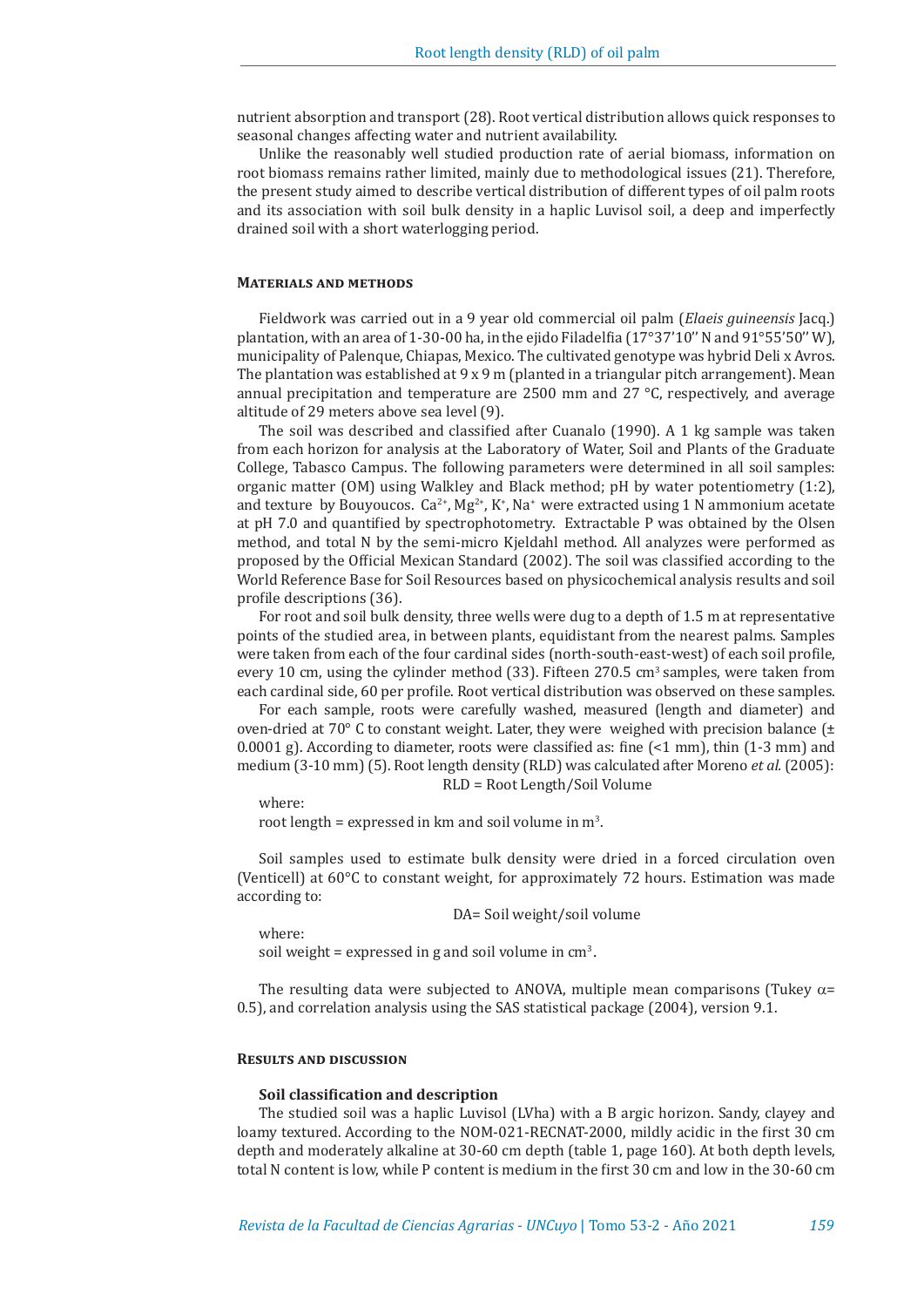level. K shows very low values at both depths. Exchangeable Ca and Mg show medium and high concentrations, respectively, while cation exchange capacity (CIC) is low in the first 30 cm of soil depth, reaching medium level at 30 to 60 cm depth.

**Table 1.** Physicochemical properties of a Haplic luvisol cultivated with oil palm in Ejido Filadelfia, Palenque, Chiapas, Mexico.

| <b>Parameter</b> | Unit                        | Depth (cm) |           |
|------------------|-----------------------------|------------|-----------|
|                  |                             | $0 - 30$   | $30 - 60$ |
| Acidity          | pH                          | 5.63       | 7.43      |
| CIC.             | $Cmol+kg-1$                 | 9.1        | 16.55     |
| M <sub>0</sub>   | $\frac{0}{0}$               | 1.65       | 0.95      |
| Nt               | $\frac{0}{0}$               | 0.08       | 0.07      |
| P-Olsen          | $mg \, kg^{-1}$             | 5.55       | 1.25      |
| К                | $Cmol+ kg-1$                | 0.07       | 0.07      |
| Cа               | Cmol <sup>+</sup> $kg^{-1}$ | 6.25       | 11.65     |
| Mg               | $Cmol+ kg-1$                | 4.2        | 5         |
| Nа               | $Cmol+ kg-1$                | 0.1        | 0.24      |
| B                | $mg \, kg^{-1}$             | 15.67      | 7.79      |
| Zn               | $mg \, kg^{-1}$             | 66.06      | 0.5       |

**Tabla 1.** Propiedades fisicoquímicas del Luvisol háplico cultivado con palma de aceite en el Ejido Filadelfia, Palenque, Chiapas, México.

Physiographically, Haplic Luvisols are located in flat areas with slightly convex slopes (less than 0.5%). Their parent material corresponds to alluvial sediments influenced by marsh sediments, both from the Pleistocene. They are deep soils with a thin A horizon, loamy-sand textured and dark-brown colored. Imperfectly drained, but with a waterlogging period shorter than that of gleyic Luvisols. In these soils, distance to the water table and humidity regime are more important than low permeability (26). Haplic luvisols found in Savannah of Palenque are usually covered by forests and agricultural lands (26). This region hosts major rubber (*Hevea brasiliensis* L.) and oil palm (*Elaeis guineensis* Jacq.) plantations, grazing lands, and, during a certain period each year, watermelon (*Citrullus lanatus* Thunb.), Haplic luvisols are optimal soils for oil palm cultivation due to their depth (> 150cm), over 50% base saturation, and pH of 5.5-6.6 (16). In the present study, deficiencies in primary macronutrients were detected. Other important soil parameters, such as pH and CEC, indicated that oil palms can grow and develop without toxicity problems and that chemical fertilizers correcting the mentioned deficiencies can be retained in the exchange complex (16, 20, 30). Soil organic matter was low at the two sampled depths (0-30 and 30-60 cm). Although low organic matter is characteristic of oil palm plantations in the area, this could be a limiting factor, considering the role of OM in soil physical, chemical, and biological fertility. Regarding physical factors, and given soil structure, oil palm roots were not able to fully breathe and grow.

# **Vertical root distribution**

Figure 1 (page 161) shows that root length density (RLD) decreased as soil depth increased. The highest number of oil palm roots (73%) was found in the first 30 cm, with 78% of fine roots, in agreement with Barrios *et al.* (2003). Although most oil palm roots are found in surface horizons, roots can still be found at depths of up to 1.5-5 m (37).

Fine roots resulted the most abundant through the entire soil profile, evidencing good absorption and metabolic activity (10, 37). The largest number (341) of fine roots was found in the first 10 cm, followed by thin roots (11) and medium roots (figure 2, page 161).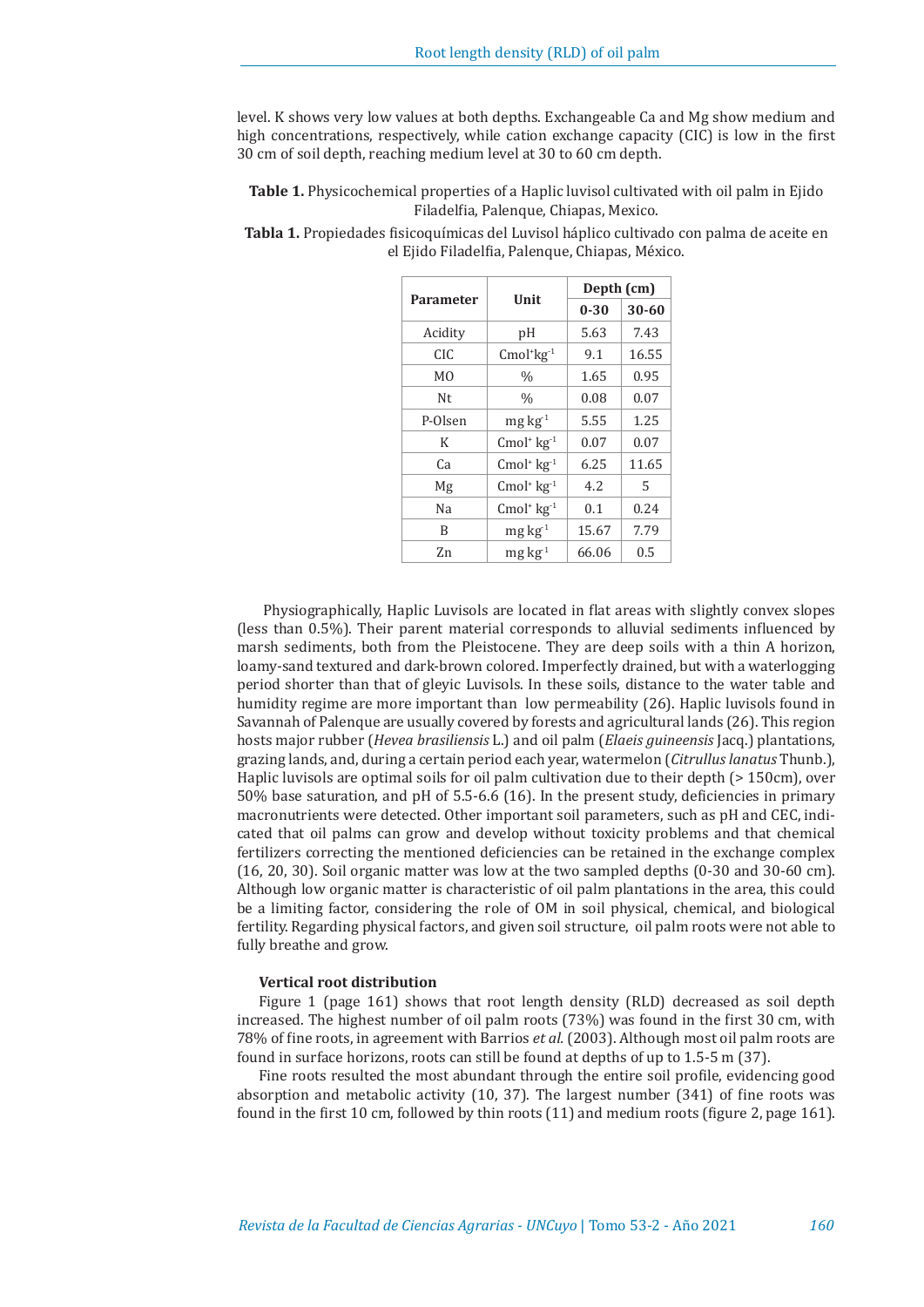

Figure 1. Root length density (km m<sup>-3</sup>) of oil palms cultivated in a haplic Luvisol in Palenque, Mexico.





**Figure 2.** Distribution of the number of oil palm roots growing in a haplic Luvisol in Palenque, Mexico.

**Figura 2.** Distribución de número de raíces de palma de aceite cultivada en un Luvisol háplico de Palenque, México.

Raíces: RzF = finas, RzD = delgadas, RzM = medias.

Roots: RzF = fine; RzD = thin; RzM = medium.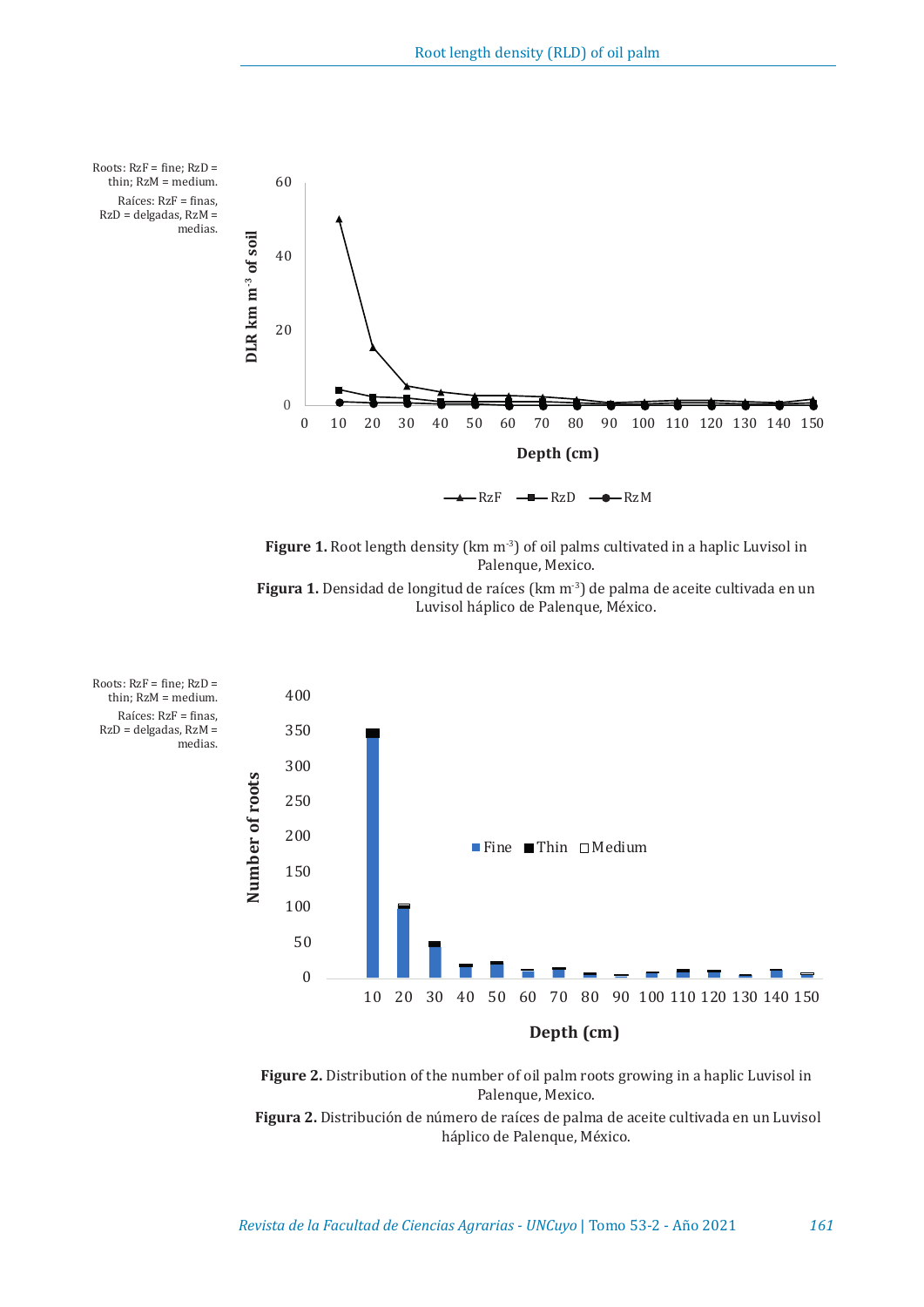Table 2 shows comparison of means for RLD, for  $p \le 0.05$ . In the first 10 cm depth numerous, mainly fine roots were observed. Significant statistical differences in RLD values were found between the first 10 cm and the other depths for each type of roots (fine, thin and medium). As depth increased, RLD values became more homogeneous. These results differ from previous studiesfinding most roots at greater depths, in the first 45 cm (6, 33), or deeper (2, 23), even for other tree species (18, 22, 25). Bulk density did not show significant differences among depths (table 2), nor a relationship with DLR. The African palm, due to its high capacity for radical exploration at high depths, may contribute to high soil bulk density levels through root decomposition (15, 29).

**Table 2.** Root Length Density (RLD km m<sup>-3</sup>) according to diameter, depth and bulk density in an oil palm plantation on haplic Luvisol, Palenque, Mexico.

**Tabla 2.** Densidad de Longitud de Raíces (DLR km m<sup>-3</sup>) según diámetro, profundidad y densidad aparente en una plantación de palma de aceite cultivada en un Luvisol háplico de Palenque, México.

| Depth | <b>Bulk density</b><br>(cm)<br>$(t m-3)$ | <b>Fine</b> | Thin       | Medium                 |
|-------|------------------------------------------|-------------|------------|------------------------|
|       |                                          | $(km m-3)$  |            |                        |
| 10    | 1.14a                                    | 50.20a      | 4.37a      | 1.17 a                 |
| 20    | 1.10a                                    | 15.55 b     | 2.34 b     | $0.68$ ab              |
| 30    | 1.09a                                    | 5.25c       | $2.13$ ch  | $0.54$ abc             |
| 40    | 1.14a                                    | 3.59c       | $1.00$ chd | 0.38 <sub>bc</sub>     |
| 50    | 1.17a                                    | 2.74c       | $0.98$ chd | $0.23$ bc              |
| 60    | 1.10a                                    | 2.64c       | $0.94$ cbd | 0.17 <sub>bc</sub>     |
| 70    | 1.14a                                    | 2.29c       | $0.94$ cbd | $0.11$ bc              |
| 80    | 1.21a                                    | 1.61c       | $0.71$ cd  | $0.06$ bc              |
| 90    | 1.12a                                    | 0.84c       | 0.49d      | 0.00 c                 |
| 100   | 1.14a                                    | 1.13c       | 0.52d      | 0.00 c                 |
| 110   | 1.18a                                    | 1.32c       | 0.53d      | $0.04$ bc              |
| 120   | 1.10a                                    | 1.50c       | $0.62$ cd  | $0.05$ bc              |
| 130   | 1.17a                                    | 1.00c       | 0.51d      | $0.00 \text{ c}$       |
| 140   | 1.03a                                    | 0.82c       | 0.38d      | 0.00<br>C <sub>1</sub> |
| 150   | 1.23a                                    | 1.62c       | $0.83$ cbd | $0.06$ bc              |

N = 12. Different letters within columns indicate significant differences (Tukey  $\alpha$  = 0.05).  $N = 12$ . Letras diferentes dentro de columnas indican diferencias significativas (Tukey  $\alpha$  = 0,05).

> Significant differences were found between number of fine (NFR) and thin roots (NTR) in the first 10 cm, and deeper. However, no significant differences in number of medium roots (NMR) (table 3, page 163) could be observed. The first 50 cm of soil depth contained 88% of total fine roots, 67% of total thin roots, and 94% of total medium roots. The number of medium roots decreased between 60 and 140 cm, showing up again at 150 cm.

> The results showed that fine roots were distributed throughout the entire soil profile, evidencing high nutrient-absorption and metabolic activities, resulting in good palm oil yields, despite soil limitations. In Indonesia, where this palm is cultivated on millions of hectares, biomass yield is of great importance for carbon capture and degraded soils restoration (34).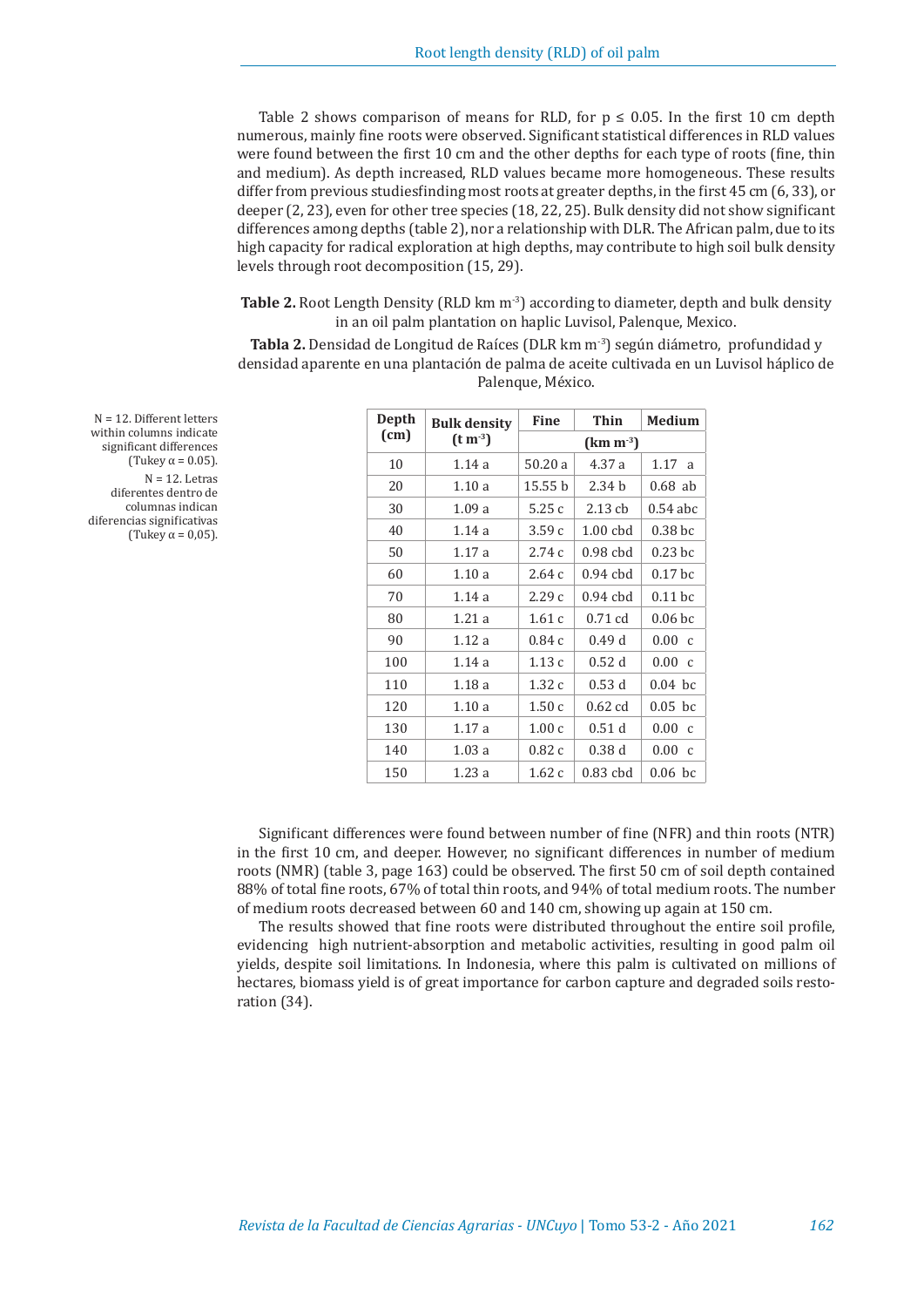**Table 3.** Number of roots (NR) by depth, diameter and bulk density in oil palms grown in a haplic Luvisol soil in Palenque, Mexico.

**Tabla 3**. Número de raíces (NR) por profundidad, diámetro y densidad aparente en palma de aceite cultivada sobre un suelo Luvisol háplico de Palenque, México.

| Depth<br>(cm) | <b>Bulk density</b><br>$(t m-3)$ | <b>Fine</b> | Thin               | <b>Medium</b>      |
|---------------|----------------------------------|-------------|--------------------|--------------------|
| 10            | 1.14a                            | 341.33 a    | 10.00 a            | 0.667h             |
| 20            | 1.10a                            | 98.33 b     | 4.00 <sub>b</sub>  | 0.333 b            |
| 30            | 1.09a                            | 43.67 bc    | $6.00$ ab          | 3.000a             |
| 40            | 1.14a                            | 16.33c      | 1.667 b            | 0.667 b            |
| 50            | 1.17a                            | 20.67c      | 1.333 b            | 0.333 b            |
| 60            | 1.10a                            | 9.67c       | 0.667 <sub>b</sub> | 0.000 <sub>b</sub> |
| 70            | 1.14a                            | 12.00c      | 1.00 <sub>b</sub>  | 0.000 b            |
| 80            | 1.21a                            | 5.00c       | 0.333 b            | 0.000 <sub>b</sub> |
| 90            | 1.12a                            | 2.67c       | 0.667 b            | 0.000 b            |
| 100           | 1.14a                            | 7.00c       | 0.333h             | 0.000 <sub>b</sub> |
| 110           | 1.18a                            | 9.33c       | 3.00 <sub>b</sub>  | 0.000 b            |
| 120           | 1.10a                            | 8.00c       | 2.333h             | 0.000 b            |
| 130           | 1.17a                            | 3.67c       | 0.667 <sub>b</sub> | 0.000 b            |
| 140           | 1.03a                            | 10.67c      | 1.667 <sub>b</sub> | 0.000 <sub>b</sub> |
| 150           | 1.23a                            | 4.67c       | 0.667 b            | 0.333 b            |

N = 12. Different letters within columns indicate significant differences (Tukey α = 0.05).  $N = 12$ . Letras diferentes dentro de columnas indican diferencias significativas (Tukey  $\alpha$  = 0,05).

#### **Conclusions**

The studied soil was classified as a haplic Luvisol. The highest number of oil palm roots was found in the first 30 cm of soil (73%), most of them being fine roots (78%). The first 50 cm contained 88, 67 and 94% of total fine, thin, and medium roots, respectively. Further study is required to assess the behavior of root length density over the years, for 15, 20, 25 and 30 years old plants.

## **References**

- 1. Alonso, J. M.; Alvarez, J. A.; Vega Riveros, C.; Pablo, V. 2019. Finite (Hausdorff) dimension of plants and roots as indicator of ontogeny. Revista de la Facultad de Ciencias Agrarias. Universidad Nacional de Cuyo. Mendoza. Argentina. 51(2): 142-153.
- 2. Alvarado, A.; Sterling, F. 1993. Evaluación del patrón de distribución del sistema radical de la palma aceitera (*Elaeis guineensis* Jacq.). Agronomía Costarricense. 17(1): 41-48.
- 3. Barrios, R.; Florentino. A. 2001. Evaluación del patrón de humedecimiento de dos suelos subirrigados cultivados con palma de aceitera. Agronomía Tropical. 51(3): 371-386.
- 4. Barrios, R.; Arteaga, A.; Florentino, A.; Amaya, G. 2003. Evaluación de sistemas de subirrigación y de aspersión en suelos cultivados con palma de aceite. Revista UDO Agrícola. 3(1): 39-46.
- 5. Cuanalo, C. H. 1990. Manual para la descripción de perfiles de suelo en el campo. 3° ed. Colegio de Postgraduados, Chapingo. México. 40 p.
- 6. Erhabor, J. O.; Aguimien, A. E.; Filson, G. C. 2002. The root distribution pattern of young oil palm (*Elaeis guineensis* Jacq.) grown in association with seasoned crops in Southwestern Nigeria. Journal of Sustainable Agriculture 19(3): 97-110.
- 7. Guerra, C. J.; Gayoso, A. J.; Schlatter, V. J.; Nespolo, R. R. 2005. Análisis de la biomasa de raíces en diferentes tipos de bosques. Avances en la evaluación de *Pinus radiata* en Chile. Bosque. 26(1): 5-21.
- 8. Holdaway, R. J.; Richardson, S. J.; Dickie, I. A.; Peltzer, D. A.; Coomes, D. A. 2011. Species-and community level patterns in fine root traits along a 120 000-year soil chrono sequence in temperate rain forest. Journal of Ecology. 99: 954-963.

9. INEGI, 2006. Anuario estadístico de Chiapas. Gobierno del estado de Chiapas. México. p. 46.

10. Jackson, L. E.; Burger, M.; Cavagnaro, T. R. 2008. Roots, nitrogen transformations and ecosystem services. Annu. Rev. Plant Biol. 59: 341-363.

11. Jenik, J.; Sen, D. N. 1964. Morphology of root system in trees: a proposal for terminology. Proccedings of the Tenth International Botanical Congress. Edimburg. p. 393-394.